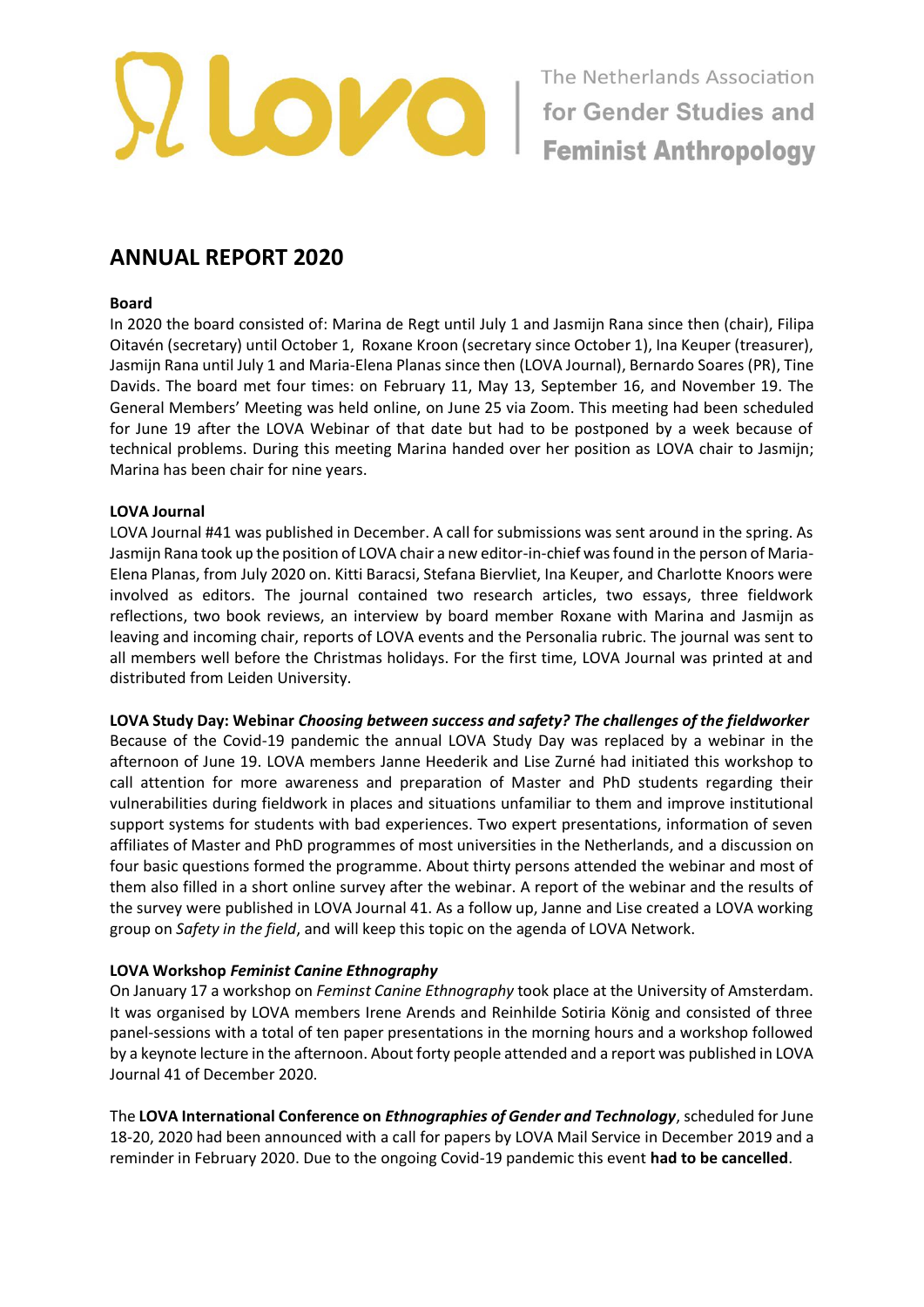### **LOVA Photo Competition 2020**

LOVA member Mara Lin Visser organised the third biennial LOVA Photo Competition with *Gender in turbulent times* as central theme. In the period of April 13 to July 2 the call for contributions and various messages about the submissions were posted on the LOVA Facebook page. A total of fifteen pictures by nine photographers have been submitted and all these were posted on Facebook. A jury of three experts in visual anthropology/ethnography selected five best pictures which were published in LOVA Journal 41, including the photos receiving the Jury Award and the Audience Award.

#### **LOVA Mail Service**

In 2020 a total of 48 LOVA Mail Service messages have been distributed among LOVA members, announcing vacancies (17), meetings and events of LOVA and of other organisations, as well as calls for papers and other contributions to various journals and conferences. The sending of messages was done quite regularly and the list of addressees has been kept updated.

## **Website and Facebook**

Many messages were posted regularly on the LOVA Facebook page and the website. In November Bernardo announced his wish to find another task in the board and the board decided to distribute a vacancy for the PR position early 2021 and to spend finances in 2021 for an expert to reconstruct the technical aspects of LOVA website and to create a digital public archive of the journal.

## **Finances**

Like last year we had a positive result in 2020 and again 107 members did pay their annual membership fee. Expenditure for the journal concerns the printing costs of the December 2019 issue. The Annual LOVA Day costs were spent on the *Feminist Canine Ethnography* workshop in January, as no other physical meetings were organized due to the Covid-19 pandemic lockdown since March. Organization expenses concern mostly bank account costs and flowers for leaving board members, the organisor of the photo competition, and for retiring long-time LOVA members. The Paypal account was ended as it was not used anymore. In the figures below a division is made between the *LOVA regular fund* and the *LOVA Marjan Rens Master's Thesis Award Fund* to make clear that the latter fund is meant for the Awards only.

| <b>RUBRICS</b>                                 | <b>REVENUE</b> | <b>EXPENDITURE</b> | <b>NET BALANCE</b> |
|------------------------------------------------|----------------|--------------------|--------------------|
| Membership fees                                | 2,985.00       | 21.27              | 2,963.73           |
| Journal                                        |                | 749.73             | $-749.73$          |
| Annual Study Day                               | 199.16         | 675.49             | $-515.49$          |
| PR, incl. website and Facebook                 |                | 200.24             | $-200.24$          |
| Organization costs                             |                | 417.47             | $-417.47$          |
| Interest at savings account Triodos            |                |                    |                    |
| Marjan Rens Master's Thesis Award Fund         | 0.00           | 10.00              | $-10.00$           |
| <b>SUM</b>                                     | 3,184.16       | 2,074.20           | 1,070.80           |
|                                                |                |                    |                    |
| <b>CASH AT BANK ACCOUNTS</b>                   | 1-1-2020       | 31-12-2020         | <b>BALANCE</b>     |
| Triodos NL80 TRIO 0338 5779 71 current account | 5,330.30       | 6,412.10           | 1,081.80           |
| Triodos NL89 TRIO 2019 1536 37 savings account | 10,000.00      | 9,990.00           | $-10.00$           |

Paypal 1.00 0.00 -1.00

**SUM 15,331,30 16,402.10 1.070,80**